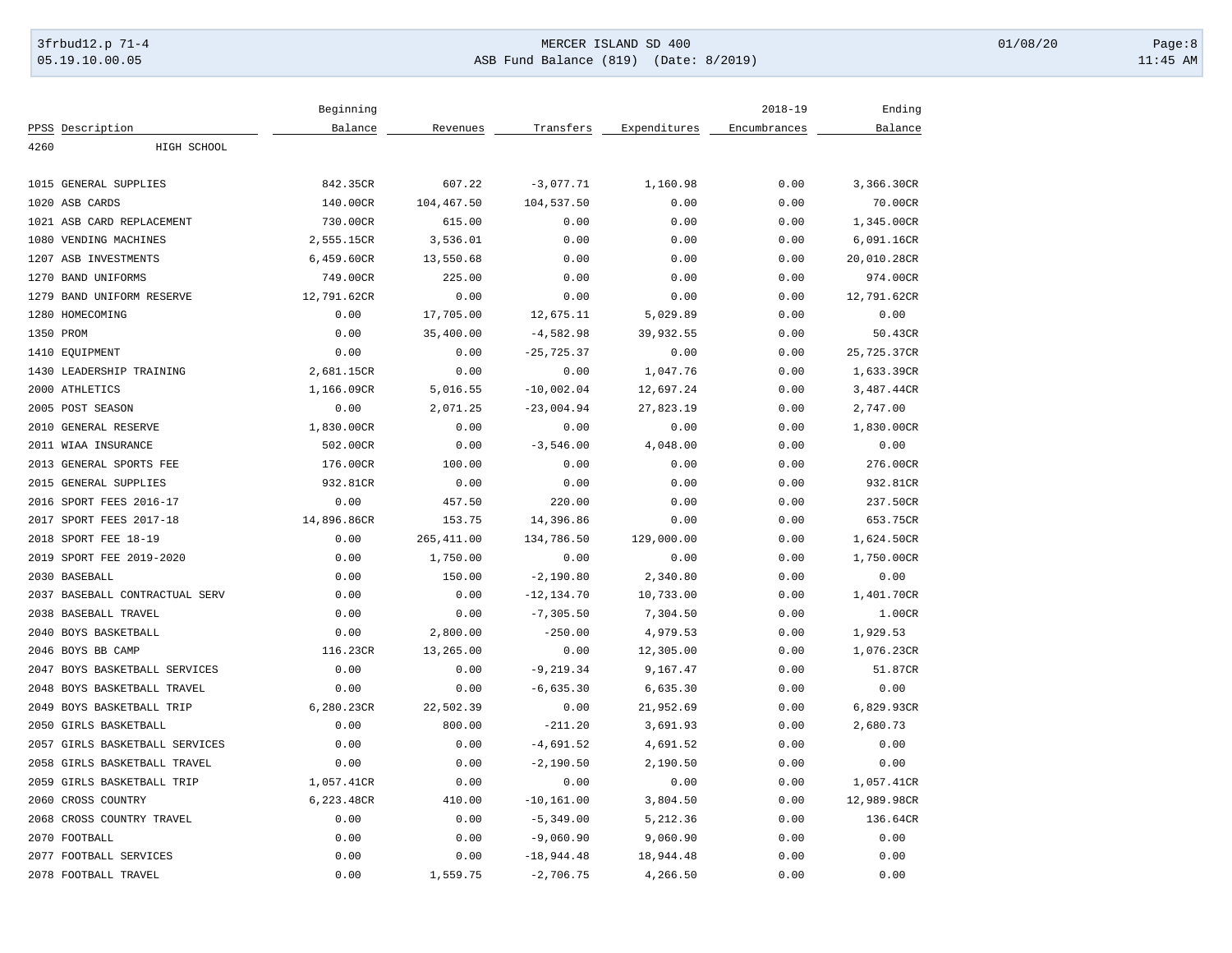# 3frbud12.p 71-4 **Details and the CER ISLAND SD 400** MERCER ISLAND SD 400 01/08/20 Page:9 05.19.10.00.05 ASB Fund Balance (819) (Date: 8/2019) 11:45 AM

|      |                                | Beginning  |            |               |              | $2018 - 19$  | Ending      |
|------|--------------------------------|------------|------------|---------------|--------------|--------------|-------------|
|      | PPSS Description               | Balance    | Revenues   | Transfers     | Expenditures | Encumbrances | Balance     |
| 4260 | HIGH SCHOOL                    |            |            |               |              |              |             |
|      |                                |            |            |               |              |              |             |
|      | 2080 BOYS GOLF                 | 755.14CR   | 3, 353. 38 | $-158.40$     | 4,438.11     | 0.00         | 171.19      |
|      | 2087 BOYS GOLF SERVICES        | 0.00       | 0.00       | $-3,689.78$   | 3,689.78     | 0.00         | 0.00        |
|      | 2088 BOYS GOLF TRAVEL          | 2,463.40CR | 0.00       | $-1,005.60$   | 3,469.00     | 0.00         | 0.00        |
|      | 2089 BOYS GOLF TRIP            | 2,598.44CR | 0.00       | 0.00          | 2,465.04     | 0.00         | 133.40CR    |
|      | 2090 GIRLS GOLF                | 0.00       | 150.00     | $-449.52$     | 599.52       | 0.00         | 0.00        |
|      | 2097 GIRLS GOLF SERVICES       | 0.00       | 0.00       | $-3,008.58$   | 3,008.58     | 0.00         | 0.00        |
|      | 2098 GIRLS GOLF TRAVEL         | 0.00       | 0.00       | $-9.15$       | 9.15         | 0.00         | 0.00        |
|      | 2099 GIRLS GOLF TRIP           | 0.00       | 2,680.00   | $-150.00$     | 980.00       | 0.00         | 1,850.00CR  |
|      | 2100 GIRLS GYMASTICS           | 3,524.94CR | 792.27     | $-3,917.14$   | 2,374.19     | 0.00         | 5,860.16CR  |
|      | 2107 GIRLS GYMNASTICS SERVICES | 0.00       | 0.00       | $-1,604.36$   | 1,604.36     | 0.00         | 0.00        |
| 2108 | GIRLS GYMASTICS TRAVEL         | 0.00       | 0.00       | $-578.50$     | 578.50       | 0.00         | 0.00        |
|      | 2130 BOYS SOCCER               | 0.00       | 0.00       | $-1,942.38$   | 1,542.27     | 0.00         | 400.11CR    |
|      | 2137 BOYS SOCCER SERVICES      | 0.00       | 0.00       | $-8, 475.19$  | 8,475.19     | 0.00         | 0.00        |
|      | 2138 BOYS SOCCER TRAVEL        | 0.00       | 0.00       | $-4,629.50$   | 4,629.50     | 0.00         | 0.00        |
|      | 2140 GIRLS SOCCER              | 2,324.36CR | 869.73     | $-1,849.69$   | 5,043.78     | 0.00         | 0.00        |
|      | 2147 GIRLS SOCCER SERVICES     | 0.00       | 0.00       | $-2,989.37$   | 2,989.37     | 0.00         | 0.00        |
| 2148 | GIRLS SOCCER TRAVEL            | 590.00CR   | 0.00       | $-4, 234.50$  | 4,824.50     | 0.00         | 0.00        |
|      | 2150 BOYS SWIMMING             | 1,087.88CR | 0.00       | $-470.00$     | 1,206.16     | 0.00         | 351.72CR    |
|      | 2157 BOYS SWIMMING SERVICES    | 0.00       | 0.00       | $-17, 429.00$ | 17,429.00    | 0.00         | 0.00        |
| 2158 | BOYS SWIMMING TRAVEL           | 0.00       | 0.00       | $-213.00$     | 213.00       | 0.00         | 0.00        |
|      | 2160 GIRLS SWIMMING            | 0.00       | 0.00       | $-1,086.82$   | 1,086.82     | 0.00         | 0.00        |
|      | 2167 GIRLS SWIMMING SERVICES   | 0.00       | 0.00       | $-17,635.55$  | 17,635.55    | 0.00         | 0.00        |
|      | 2168 GIRLS SWIMMING TRAVEL     | 1,041.73CR | 0.00       | $-170.77$     | 1,212.50     | 0.00         | 0.00        |
|      | 2170 BOYS TENNIS               | 9,956.97CR | 0.00       | $-5,479.55$   | 2,870.43     | 0.00         | 12,566.09CR |
|      | 2178 BOYS TENNIS TRAVEL        | 1,163.70CR | 0.00       | $-3,584.30$   | 4,748.00     | 0.00         | 0.00        |
|      | 2180 GIRLS TENNIS              | 390.92CR   | 700.00     | $-3,015.00$   | 3,349.44     | 0.00         | 756.48CR    |
|      | 2188 GIRLS TENNIS TRAVEL       | 3,857.00CR | 0.00       | $-2,045.00$   | 2,899.10     | 0.00         | 3,002.90CR  |
|      | 2190 BOYS & GIRLS TRACK        | 993.14CR   | 3,430.00   | $-25, 216.91$ | 27,384.91    | 0.00         | 2,255.14CR  |
|      | 2198 BOYS & GIRLS TRACK TRAVE  | 7,424.50CR | 0.00       | 3,018.50      | 4,406.00     | 0.00         | 0.00        |
|      | 2210 VOLLEYBALL                | 0.00       | 10,494.22  | $-246.50$     | 10,740.62    | 0.00         | 0.10CR      |
|      | 2217 VOLLEYBALL SERVICES       | 0.00       | 0.00       | $-6,630.21$   | 6,630.21     | 0.00         | 0.00        |
|      | 2218 VOLLEYBALL TRAVEL         | 0.00       | 0.00       | $-3, 138.50$  | 3,138.50     | 0.00         | 0.00        |
|      | 2220 WRESTLING                 | 0.00       | 0.00       | $-1,768.60$   | 1,572.50     | 0.00         | 196.10CR    |
|      | 2227 WRESTLING SERVICES        | 0.00       | 0.00       | $-1,018.25$   | 1,018.25     | 0.00         | 0.00        |
|      | 2228 WRESTLING TRAVEL          | 0.00       | 0.00       | $-515.00$     | 515.00       | 0.00         | 0.00        |
|      | 2240 Girls Badminton           | 0.00       | 660.00     | $-6, 210.00$  | 1,471.52     | 0.00         | 5,398.48CR  |
|      | 2248 Girls Badminton Travel    | 2,722.14CR | 0.00       | $-1, 300.00$  | 1,442.50     | 0.00         | 2,579.64CR  |
|      | 2250 FIRST AIDE/TRAINER        | 438.86CR   | 0.00       | $-2,476.11$   | 2,914.97     | 0.00         | 0.00        |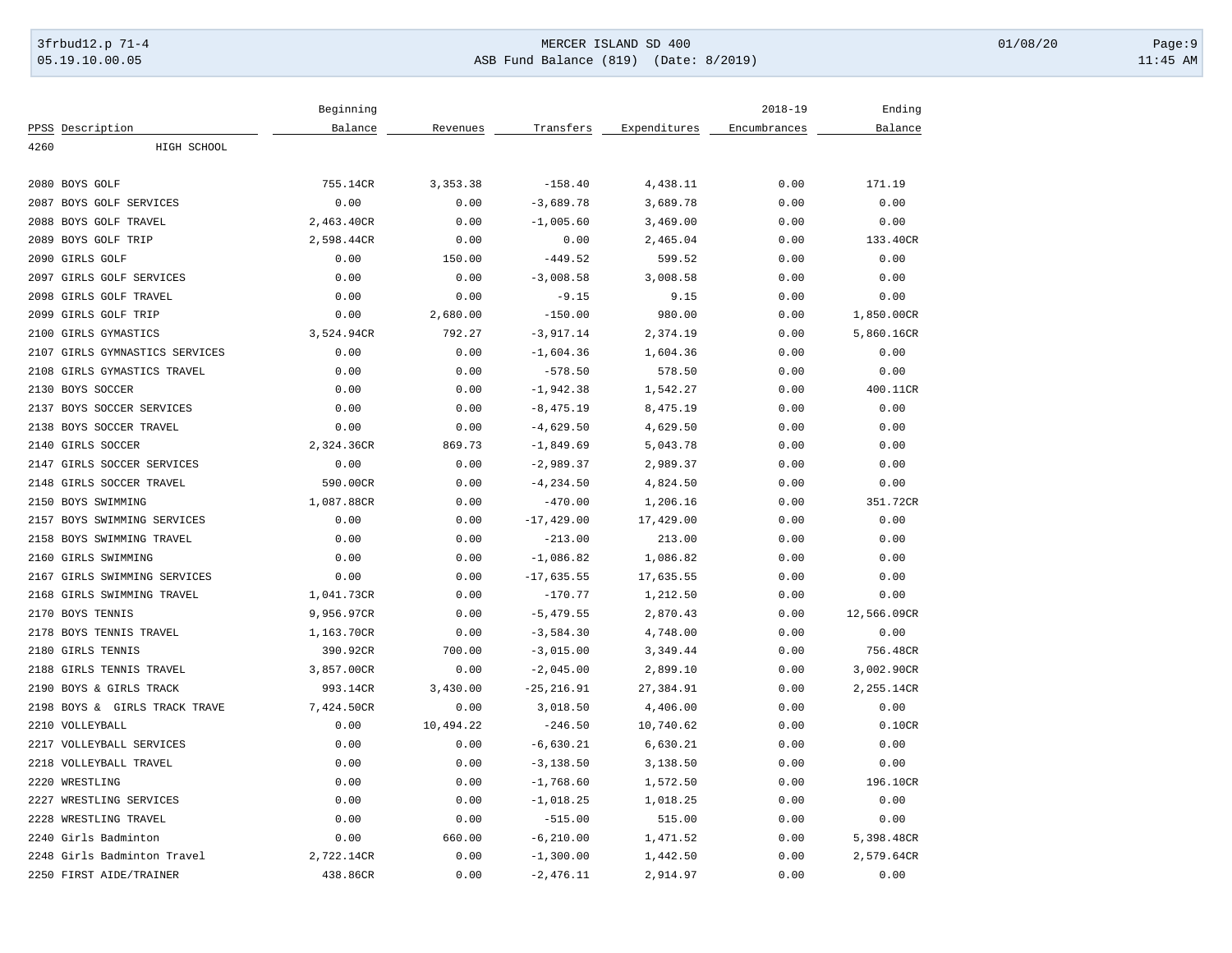# 3frbud12.p 71-4 **Details and the CER ISLAND SD 400** MERCER ISLAND SD 400 01/08/20 Page:10 05.19.10.00.05 ASB Fund Balance (819) (Date: 8/2019) 11:45 AM

|                                 | Beginning            |                |              |              | $2018 - 19$  | Ending                |
|---------------------------------|----------------------|----------------|--------------|--------------|--------------|-----------------------|
| PPSS Description                | Balance              | Revenues       | Transfers    | Expenditures | Encumbrances | Balance               |
| 4260<br>HIGH SCHOOL             |                      |                |              |              |              |                       |
|                                 |                      |                |              |              |              |                       |
| 2270 GIRLS SOFTBALL             | 0.00                 | 1,350.00       | $-4, 180.87$ | 5,530.87     | 0.00         | 0.00                  |
| 2277<br>GIRLS SOFTBALL SERVICES | 0.00                 | 0.00           | $-1,721.50$  | 1,721.50     | 0.00         | 0.00                  |
| 2278<br>GIRLS SOFTBALL TRAVEL   | 0.00                 | 0.00           | $-3, 365.10$ | 3,365.10     | 0.00         | 0.00                  |
| 2280 GATE RECEIPTS              | 0.00                 | 72,314.05      | 72,228.18    | 85.87        | 0.00         | 0.00                  |
| 2300 INTRAMURALS                | 100.00CR             | 0.00           | 0.00         | 0.00         | 0.00         | 100.00CR              |
| 3430 CLASS OF 2018              | 3,077.71CR           | 0.00           | 3,077.71     | 0.00         | 0.00         | 0.00                  |
| 3440 CLASS OF 2019              | 8,452.14CR           | 462.66         | $-2,934.36$  | 0.00         | 0.00         | 11,849.16CR           |
| 3450 CLASS OF 2020              | 4,877.51CR           | 486.00         | $-2,696.64$  | 0.00         | 0.00         | 8,060.15CR            |
| 3460 CLASS OF 2021              | 2,113.53CR           | 298.00         | $-3,412.77$  | 53.60        | 0.00         | 5,770.70CR            |
| 3470<br>CLASS OF 2022           | 0.00                 | 432.85         | $-3,048.36$  | 266.44       | 0.00         | 3,214.77CR            |
| 4020 CHESS CLUB                 | 3,122.28CR           | 0.00           | 0.00         | 0.00         | 0.00         | 3,122.28CR            |
| 4030 YEARBOOK/ANNUAL            | 85,888.22CR          | 115,519.01     | 24,000.00    | 89,536.74    | 0.00         | 87,870.49CR           |
| 4050 BAND OPERATIONS            | 11,301.72CR          | 37,418.00      | 152.00       | 38, 159. 37  | 0.00         | 10,408.35CR           |
| 4052 MORNING JAZZ               | 532.36CR             | 12,100.00      | 0.00         | 4,144.46     | 0.00         | 8,487.90CR            |
| 4055 Band Trip                  | 68,805.25CR          | 32,069.01      | 256.00       | 84, 555.65   | 0.00         | 16,062.61CR           |
| 4058 BAND EASTSHORE             | 2,937.08CR           | 10,104.00      | $-7,000.00$  | 19,624.98    | 0.00         | 416.10CR              |
| 4060 CREST GREENHOUSE           | 6,609.01CR           | 8,671.00       | 0.00         | 1,461.53     | 0.00         | 13,818.48CR           |
| 4065 CREST STORE                | 1,736.53CR           | 2,505.60       | 0.00         | 2,926.86     | 0.00         | 1,315.27CR            |
| 4074 CHEER                      | 14,826.75            | 10,276.75      | $-4,755.00$  | 12,000.00    | 0.00         | 11,795.00             |
| 4080 CHOIR                      | 509.50CR             | 160.00         | 0.00         | 278.08       | 0.00         | 391.42CR              |
| 4090 Health Occupations Stu Ass | 1,192.75CR           | 13,552.00      | 0.00         | 20,761.76    | 0.00         | 6,017.01              |
| 4100 STUDENT STORE              | 25,628.05CR          | 12,824.48      | $-408.00$    | 11,366.02    | 0.00         | 27,494.51CR           |
| 4108 DECAL TRAVEL               | 4,090.93CR           | 25,876.50      | 0.00         | 35, 136.83   | 0.00         | 5,169.40              |
| 4110 DEBATE                     | 6,366.33CR           | 800.00         | 0.00         | 1,686.99     | 0.00         | 5,479.34CR            |
| 4120 DRAMA                      | 4,176.83CR           | 42,999.80      | 0.00         | 41,967.77    | 0.00         | 5,208.86CR            |
| 4130 DRILL TEAM                 | 10,811.78CR          | 2,862.64       | $-4, 495.00$ | 17,545.90    | 0.00         | 623.52CR              |
| INTERNATIONAL CLUB<br>4170      | 6,506.98CR           | 416.85         | 0.00         | 818.39       | 0.00         | 6,105.44CR            |
| 4190 FOREIGN LANGUAGE CLUB      | 509.56CR             | 0.00           | 0.00         | 0.00         | 0.00         | 509.56CR              |
| 4200 HONOR SOCIETY              | 1,831.14CR           | 2,130.00       | 0.00         | 0.00         | 0.00         | 3,961.14CR            |
| 4215 TRI-MUSIC HONOR SOCIETY    | 735.30CR             | 870.00         | 0.00         | 291.79       | 0.00         | 1,313.51CR            |
| 4230<br>SENIOR SERVICE CLUB     | 39,456.11CR          | 8,755.00       | 0.00         | 1,336.04     | 0.00         | 46,875.07CR           |
| 4235 SENIOR BREAKFST            | 7,888.56CR           | 0.00           | 0.00         | 1,737.30     | 0.00         | 6,151.26CR            |
| 4240 MERCER HI TIMES            | 7,087.49CR           | 17,160.00      | 0.00         | 19,987.07    | 0.00         | 4,260.42CR            |
| 4250 MATH CLUB                  |                      |                |              | 199.10       |              |                       |
| 4260 ORCHESTRA                  | 7,402.70CR<br>338.00 | 0.00<br>498.30 | 0.00         | 74.80        | 0.00<br>0.00 | 7,203.60CR<br>85.50CR |
|                                 |                      | 33,082.50      | 0.00         |              |              |                       |
| 4265 ORCHESTRA TRAVEL           | 0.00                 |                | 0.00         | 33,082.00    | 0.00         | 0.50CR                |
| 4270 PEGASUS                    | 1,314.89CR           | 0.00           | $-2,000.00$  | 1,496.69     | 0.00         | 1,818.20CR            |
| 4290 KMIH RADIO CLUB            | 6,111.23CR           | 2,590.00       | $-7,832.53$  | 9,571.44     | 0.00         | 6,962.32CR            |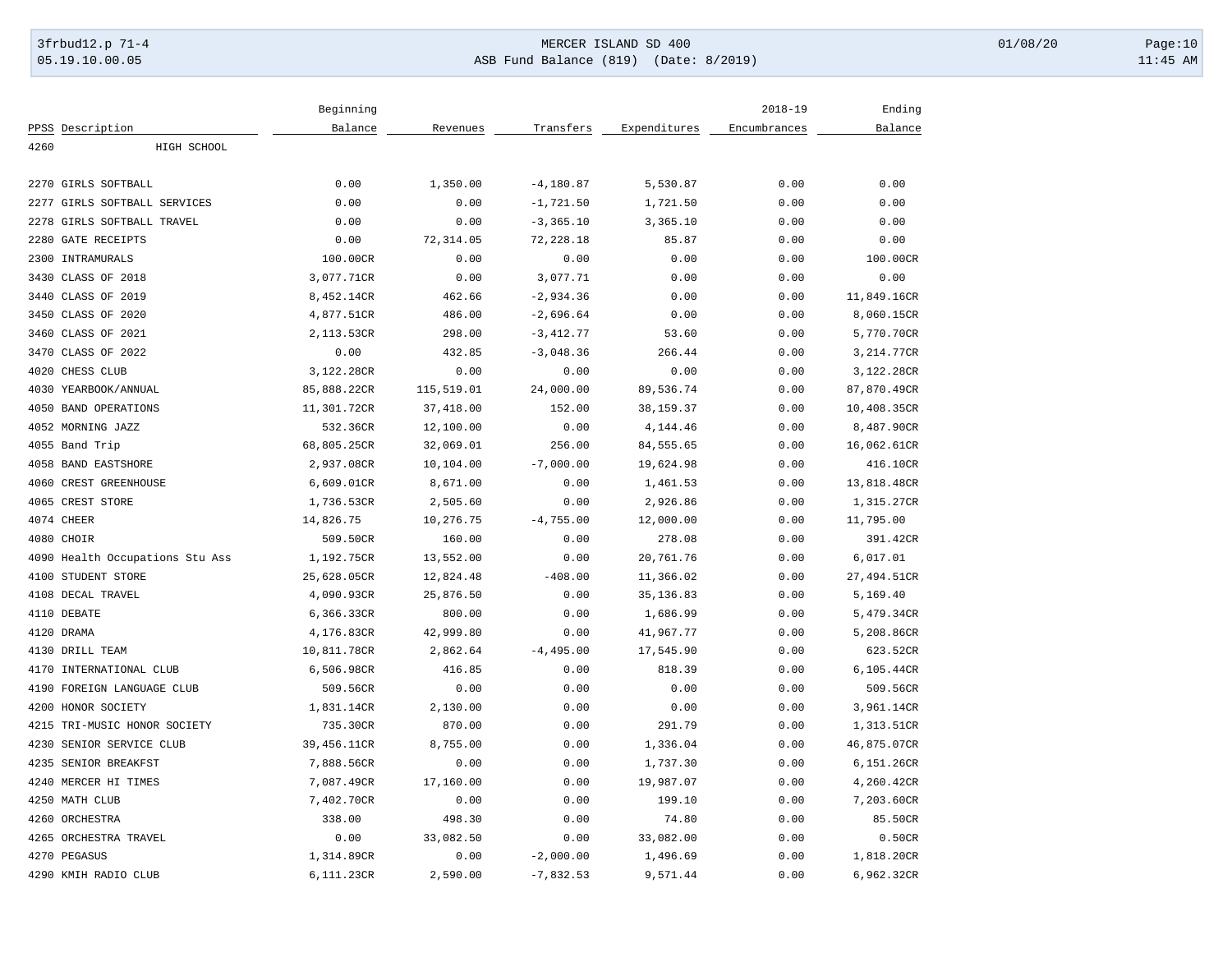# 3frbud12.p 71-4 **Details and the CER ISLAND SD 400** MERCER ISLAND SD 400 01/08/20 Page:11 05.19.10.00.05 ASB Fund Balance (819) (Date: 8/2019) 11:45 AM

|                                     | Beginning   |           |              |              | $2018 - 19$  | Ending      |
|-------------------------------------|-------------|-----------|--------------|--------------|--------------|-------------|
| PPSS Description                    | Balance     | Revenues  | Transfers    | Expenditures | Encumbrances | Balance     |
| 4260<br>HIGH SCHOOL                 |             |           |              |              |              |             |
|                                     |             |           |              |              |              |             |
| 4291 RADIO DONATIONS                | 10,000.00CR | 0.00      | 0.00         | 0.00         | 0.00         | 10,000.00CR |
| 4297 KMIH TRIP                      | 0.00        | 13,116.00 | $-2, 167.47$ | 17,812.73    | 0.00         | 2,529.26    |
| 4300 BOYS LACROSSE CLUB             | 1,772.31    | 17,522.31 | 0.00         | 13,380.92    | 0.00         | 2,369.08CR  |
| 4305 GIRLS LACROSSE                 | 416.96      | 7,510.00  | 0.00         | 6,597.82     | 0.00         | 495.22CR    |
| 4310 COMMITTEE TO SAVE EARTH        | 1,438.85CR  | 0.00      | 0.00         | 0.00         | 0.00         | 1,438.85CR  |
| 4320 KEY CLUB                       | 848.85CR    | 4,685.00  | 0.00         | 3,684.44     | 0.00         | 1,849.41CR  |
| 4430 NATURAL HELPERS                | 1,160.72CR  | 0.00      | 0.00         | 0.00         | 0.00         | 1,160.72CR  |
| 4440 VICA                           | 101.49CR    | 0.00      | 0.00         | 0.00         | 0.00         | 101.49CR    |
| 4460 BOYS WATERPOLO                 | 10,859.17CR | 18,993.00 | 0.00         | 19,875.56    | 0.00         | 9,976.61CR  |
| 4465 GIRLS WATERPOLO                | 0.00        | 15,338.50 | 0.00         | 15,338.50    | 0.00         | 0.00        |
| 4480 MODEL UN CLUB                  | 88.00CR     | 0.00      | 0.00         | 0.00         | 0.00         | 88.00CR     |
| 4510 STOCK CLUB                     | 100.00CR    | 0.00      | 0.00         | 0.00         | 0.00         | 100.00CR    |
| 4530 ART CLUB                       | 1,589.32CR  | 1,392.75  | 0.00         | 1,111.67     | 0.00         | 1,870.40CR  |
| 4535 COOKING CLUB                   | 24.67CR     | 272.82    | 0.00         | 0.00         | 0.00         | 297.49CR    |
| 4540 SCIENCE CLUB                   | 823.79CR    | 1,153.00  | 0.00         | 1,138.55     | 0.00         | 838.24CR    |
| 4545 ROBOTICS CLUB                  | 15,696.63CR | 5,756.13  | 0.00         | 6,364.64     | 0.00         | 15,088.12CR |
| 4560 BE KIND CLUB                   | 280.22CR    | 0.00      | 0.00         | 0.00         | 0.00         | 280.22CR    |
| 4580 SPIRIT CLUB                    | 185.76CR    | 0.00      | 0.00         | 0.00         | 0.00         | 185.76CR    |
| 4600 ULTIMATE FRISBEE               | 7,136.06CR  | 1,805.00  | 0.00         | 3,368.02     | 0.00         | 5,573.04CR  |
| 4605 UNIFIED BASKETBALL CLUB        | 213.59CR    | 0.00      | 0.00         | 0.00         | 0.00         | 213.59CR    |
| 4610 BRIDGES CLUB                   | 258.31CR    | 0.00      | 0.00         | 0.00         | 0.00         | 258.31CR    |
| 4620 MOCK TRIAL CLUB                | 1,848.28CR  | 1,817.81  | 0.00         | 6,138.43     | 0.00         | 2,472.34    |
| 4625 OUTDOOR CLUB                   | 235.00CR    | 0.00      | 0.00         | 0.00         | 0.00         | 235.00CR    |
| 4630 INTERACT CLUB                  | 634.29CR    | 2,413.50  | 0.00         | 2,900.00     | 0.00         | 147.79CR    |
| 4635 Vietnam Club Trip              | 724.00CR    | 0.00      | 0.00         | 0.00         | 0.00         | 724.00CR    |
| 4640 Green Team Club                | 833.46CR    | 138.00    | 0.00         | 0.00         | 0.00         | 971.46CR    |
| 4645 POETRY CLUB                    | 238.76CR    | 0.00      | 0.00         | 0.00         | 0.00         | 238.76CR    |
| 4650 CONSCIOUS CLUB                 | 100.00CR    | 0.00      | 0.00         | 0.00         | 0.00         | 100.00CR    |
| 4695 KNOWLEDGE BOWL                 | 275.57CR    | 0.00      | 0.00         | 0.00         | 0.00         | 275.57CR    |
| 4710 DESTINATION IMAGINATION        |             |           |              |              |              |             |
|                                     | 450.00CR    | 0.00      | 0.00         | 0.00         | 0.00         | 450.00CR    |
| SMILE TO A CHILD CLUB<br>4720       | 186.07CR    | 0.00      | 0.00         | 0.00         | 0.00         | 186.07CR    |
| 4750 MTI ENTERPRISE                 | 4,859.51CR  | 10,105.00 | 0.00         | 343.09       | 0.00         | 14,621.42CR |
| 4775 CHINESE CLUB                   | 50.00CR     | 0.00      | 0.00         | 0.00         | 0.00         | 50.00CR     |
| 4780 SPANISH CLUB                   | 1,351.11CR  | 0.00      | 0.00         | 65.00        | 0.00         | 1,286.11CR  |
| 4785 AP FRENCH                      | 100.00CR    | 0.00      | 0.00         | 0.00         | 0.00         | 100.00CR    |
| 4790 FRENCH HONOR SOCIETY           | 666.58CR    | 420.00    | 0.00         | 255.75       | 0.00         | 830.83CR    |
| 4795 KIDSCORP CLUB                  | 600.00CR    | 0.00      | 0.00         | 0.00         | 0.00         | 600.00CR    |
| 4797 NATIONAL CHINESE HONOR SOCIETY | 88.05CR     | 205.00    | 0.00         | 153.78       | 0.00         | 139.27CR    |